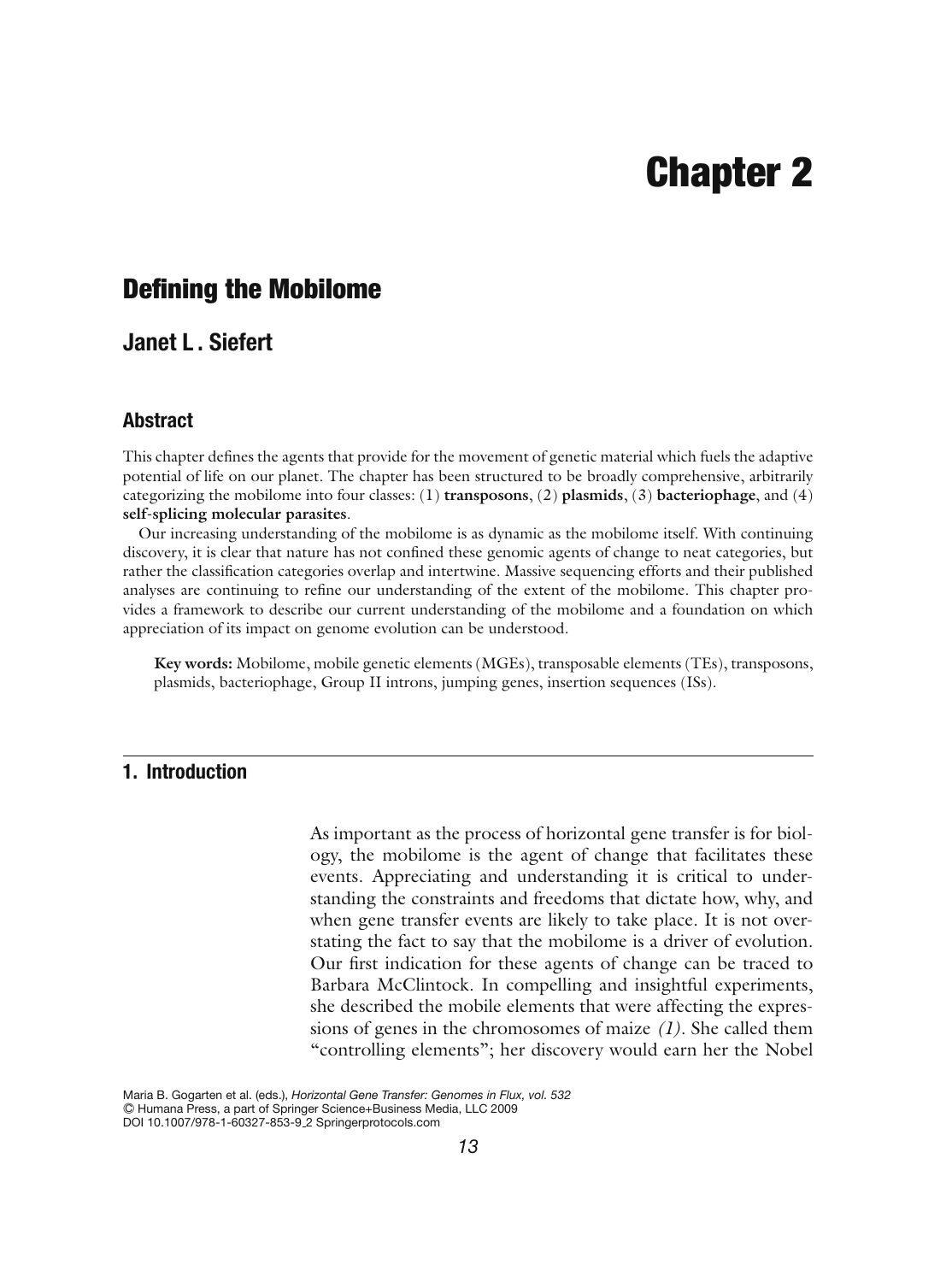**Mobilome?**

Prize and provide a glimpse into the process of transposition. We can now appreciate, and in many cases utilize, these diverse agents of change that we recognize as mobile genetic elements.

**1.1. What Is the** Simply, the mobilome consists of all mobile genetic elements (MGE) in a cell. MGEs are any type of DNA that can move around within or between genomes. MGEs can be divided into categories based on their mechanism of movement and the character of the DNA sequences. For our purposes here, I will divide MGEs into four broad categories: (1) **transposons** (synonyms: transposable elements, TE, "jumping genes"), (2) **plasmids**, (3) **bacteriophage** elements, and (4) **self-splicing molecular parasites** (**Table [2.1](#page-2-0)**). The total of all these MGEs in any cell is referred to as its mobilome.

> To define MGEs it is helpful to consider the mobilome in the context of the cellular organization of prokaryotes and eukaryotes (despite the strangely fervent, well-intentioned, but largely impractical ideas to dispense with this organization in biology) *(2)*. For eukaryotes the broad category of *transposable elements* (TE) are the major mobile elements. Eukaryotes are predominantly sexually reproducing entities. In multicellular eukaryotes, the division of cell types into somatic and gametic (germ line) cells greatly limits the number of vectors that can facilitate the movement of DNA. Complicating this endeavor is the reality that for any alien DNA to be passed to the next generation, the transposition must be taking place in the germ line of the eukaryote. Within the eukaryotes, animals are the ones most likely to suffer from this barrier, as the germ line and somatic cells are separated early in development. The likelihood of inter-cell transfer by MGEs for eukaryotes is low as the alien DNA would need to overcome these hurdles. This does happen, and there are certainly dramatic examples from the past involving unicellular eukaryotes (consider mitochondria, plastids, and the diversion of genes to the host nucleus). For the most part, we can confine our estimation of the eukaryotic mobilome to intragenomic dynamics, and frequently within somatic cells.

> For prokaryotes, the repertoire of MGEs is defined as a broader set of agents because movement of genetic material is not primarily confined within a genome as it is for eukaryotes, but includes elements that provide movement *between* genomes. Indeed, as essentially non-sexual entities, prokaryotic diversity is fueled by HGT. What should be appreciated is that this is a relatively new understanding for prokaryotes. In the early 1960s, Margaret Dayhoff, combining biology and extraordinary computational skill and insight, created statistical methodologies for exploring the phylogeny of DNA and protein sequences. They were based on the assumption that HGT seldom occurred, and while in practice this view was instrumental in the rich progress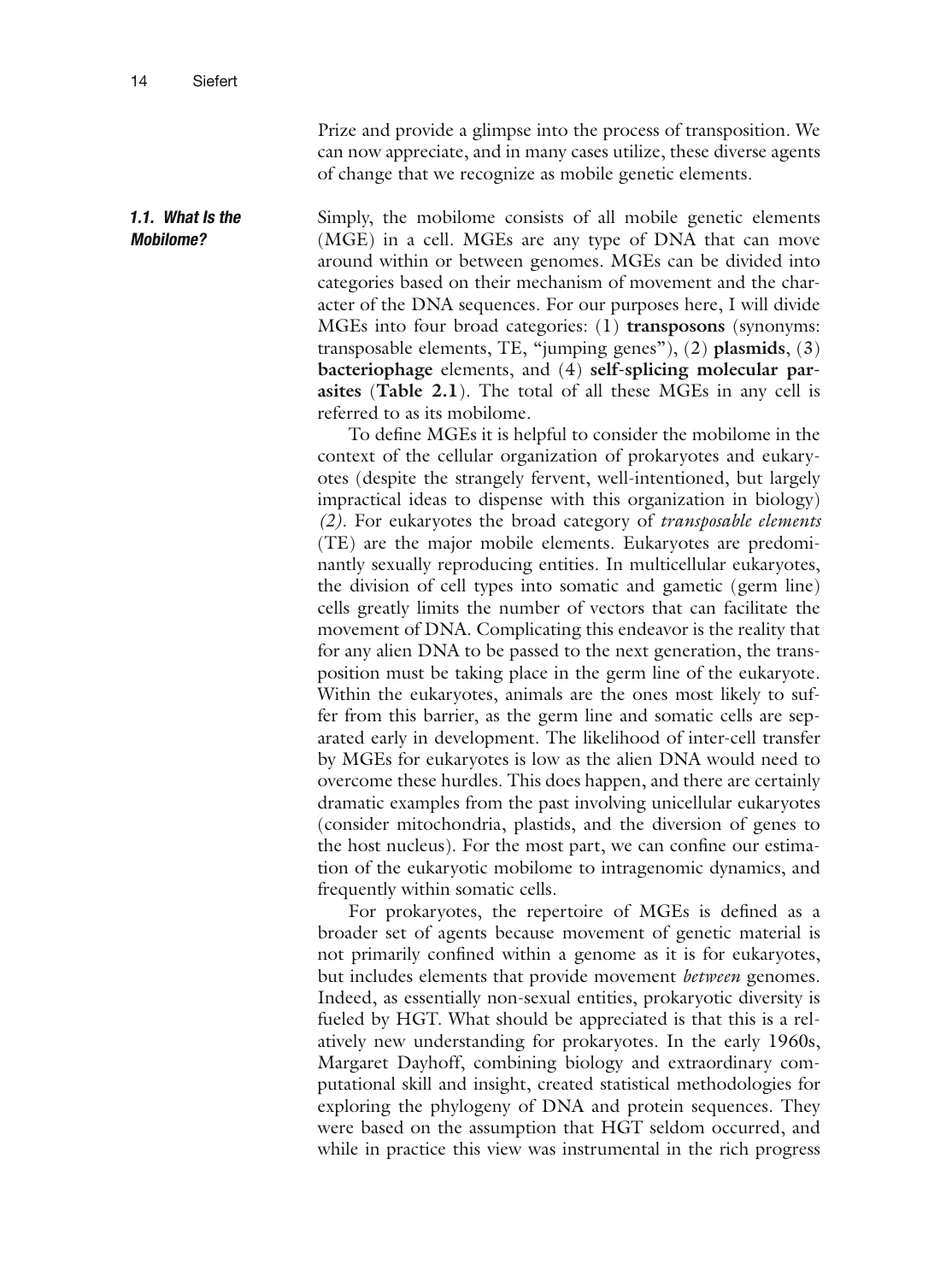for the field of bioinformatics, the truth lies somewhere else. HGT does happen and in significant proportion. By 1994, Guttman and Dykhuizen demonstrated that recombination, rather than mutation, was a driving evolutionary force *(3)*. That is why you are reading this book.

The goal of this chapter is to review and describe our current understanding of the mobilome. I will include a definition and general categorization of all MGEs, and describe the current knowledge of their presence and effects on genome organization in both eukaryotes and prokaryotes.

**Table 2.1**

# <span id="page-2-0"></span>**Major components of the mobilome Mobilome Transposons** Retrotransposons LTR retrotransposases non-viral, non-LTR transposases LINEs SINEs (e.g., Alu sequences) Viral-like retrotransposases DNA transposons Insertion sequences **Plasmids** Conjugative Non-conjugative Insertion sequences in plasmids **Bacteriophages** Lytic/lysogenic/prophage Gene transfer agents Filamentous phages **Self-splicing molecular parasites** Group II introns Group I introns Inteins Homing endonucleases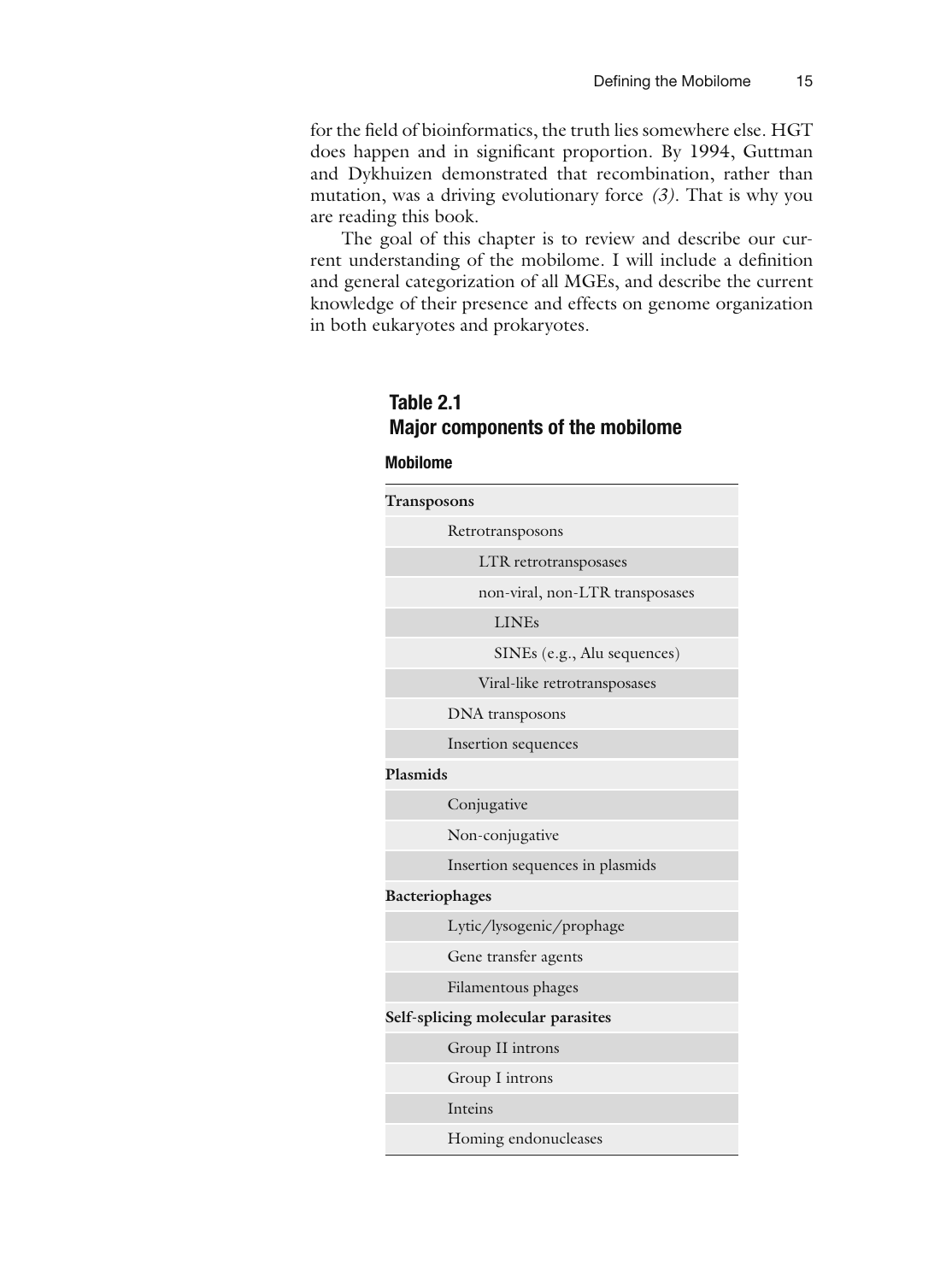#### **2. Transposons**

Transposons, or "jumping genes," affect genomic dynamics within a single cell through the process of transposition and can alter gene expression by serving as promoters, enhancers, silencers, sites of epigenetic modification, or alternative splicing sites *(4)*. Sometimes transposons provide "molecular domestication" activities when their host adopts a transposon-encoded protein that can perform cellular functions *(4)*. Because copies of transposons can flood a genome, they serve as hotspots for recombination events, producing deletions, duplications, inversions, or translocations. Transposition can be disruptive, but it can have a positive role through stable integration and longlasting protein expression in cells. Through production of insertions and duplications, transposons greatly affect genome size as demonstrated by the extensive variation in nuclear genome size, or C-value, among eukaryotic species.

Based on their mechanisms of movement, transposons can be divided into three classes: **retrotransposons** (retroposons), **DNA transposons**, and **insertion sequences** (ISs).

**2.1. Retrotransposons** Retrotransposons (also called retroposons) invade the genome by being transcribed to RNA and then back to DNA by reverse transcriptase; they are "copy and paste" reactions *(4)*. The reverse transcriptase is often, but not always, coded by the transposon itself and these MGEs can paste numerous copies into a genome, amplifying themselves in their host genome in tremendous numbers. They are ubiquitous in eukaryotic organisms, and are particularly abundant in plants. They make up between 49% and 78% of the maize genome *(5)* and 68% of the genome in wheat *(6)*. In mammals about half the genome is composed of retrotransposases and 42% of the human genome consists of remnants of retroposons *(7)*. This translates into millions of elements contained in our genomes.

> There are two main categories of retrotransposons. The first group, LTR retrotransposons, encodes their own reverse transcriptase, contains long terminal repeats (LTRs), and is transcribed by RNA polymerase II. These are further classified into three subclasses: Ty1-copia-like, Ty3-gypsy-like, and Pao-BELlike group, based on the degree of sequence similarity and the order of encoded gene products in them. Ty1-copia-like and Ty3 gypsy-like are found in high copy number in animals, fungi, protista, and plants with large genomes. Pao-BEL elements have been found only in animals so far *(8–10)*.

> The second group is a non-viral, non-LTR superfamily, which is transcribed by RNA polymerase III and does not code for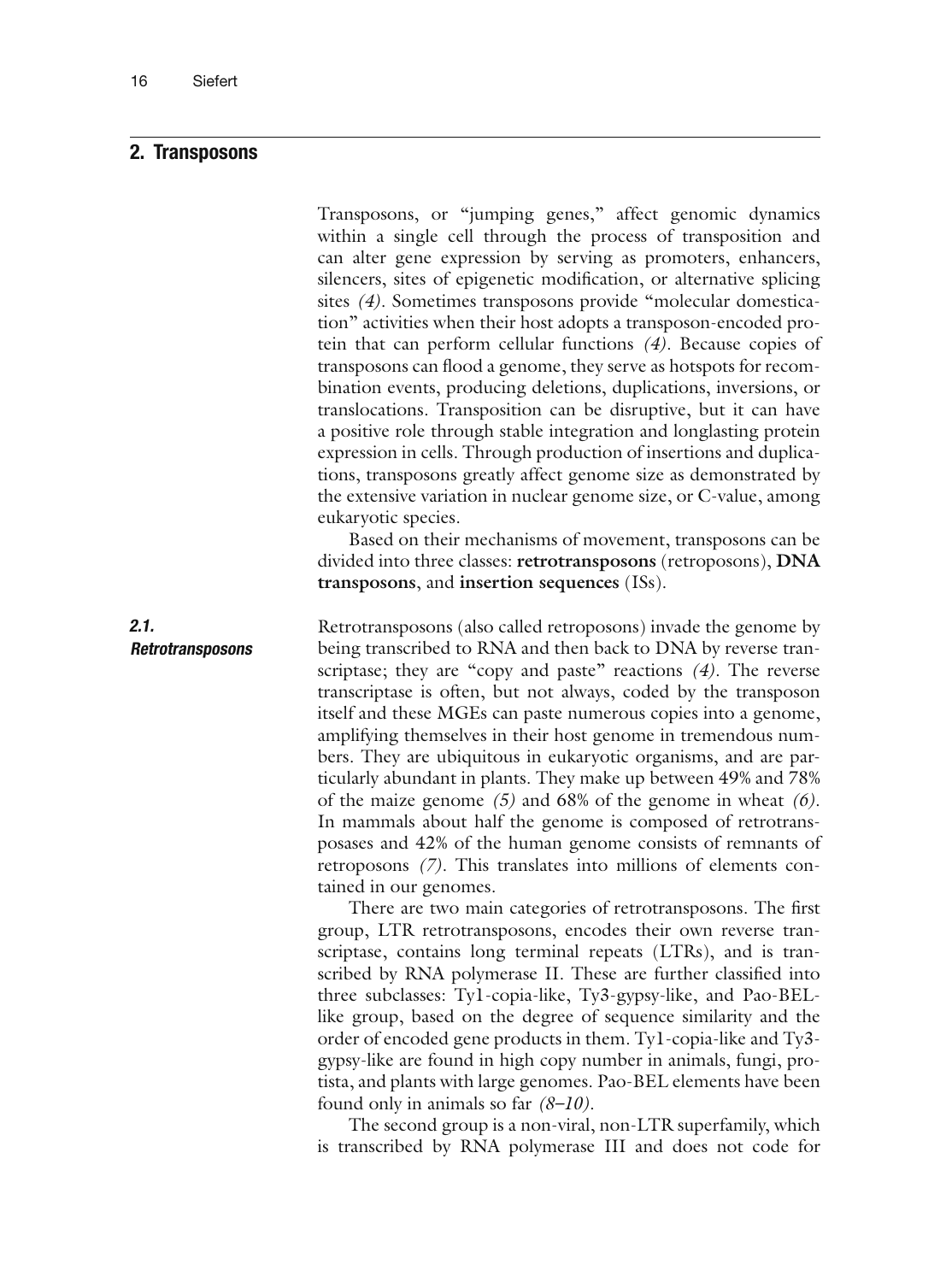reverse transcriptase. There are two subtypes of non-LTR retrotransposases, long interspersed nuclear elements (LINEs) and short interspersed nuclear elements (SINEs). Originally considered "junk DNA", LINEs and SINEs play a significant role in gene evolution, structure, and determination of transcription levels. LINEs make up about 21% of the human genome and are used in forensics to generate genetic fingerprints. The non-coding SINEs are dependent upon their partner LINEs for reverse transcription *(11)*. Alu sequences are the most common SINE sequences in primates. SINEs are found in high copy numbers (up to 250,000) in the plant species and primates and make up about 13% of the human genomes *(7)*. These TEs have an impact on somatic cells. LINE 1 (L1) retrotransposases, along with Alu sequences, have been implicated in cancer through active mobilization, domestication of transposases, and by influencing genomic rearrangements *(4)*. The distribution of SINEs has been implicated in some genetic diseases and cancers. Alu sequences have been associated with breast cancer, Ewing's sarcoma, familial hypercholesterolemia, hemophilia, neurofibromatosis, and diabetes mellitus type II. SINEs and other retrotransposons are also used in forensic genomics through quantitative species-specific DNA detection, analysis of complex biomaterials, and the inference of geographic origin of human DNA samples *(12)*. Alu elements are the most abundant repetitive elements in the human genome; they emerged in the primate lineage 65 million years ago from a  $5'$  to  $3'$  fusion of the 7SL RNA gene and subsequently amplified throughout the human genome by retrotransposition to reach the present number of more than one million copies *(13)*.

A third category, viral-like retrotransposons, which are similar to retroviruses such as HIV, HIV-1 or HTLV-1, behave like retrotransposons and contain both reverse transcriptase and integrase. The integrase is the retrotransposon equivalent of the transposase of DNA-transposons. There is molecular evidence that endogenous retroviruses in the human genome may be involved in autoimmune diseases *(14)*.

**2.2. DNA Transposons** This class of MGEs moves directly from one position to another within the genome using a transposase to "cut and paste" itself within the genome. The major difference of DNA Class II transposons from retrotransposons is that their transposition mechanism does not involve an RNA intermediate. Some DNA transposases can bind to any part of the DNA molecule and therefore the target site can be anywhere in the genome, while others bind to specific sequences. The transposase enzyme produces a staggered cut at the target site of DNA, producing sticky ends. The enzyme cuts out the transposon and ligates it into the target site, resulting in target site duplication. Insertion sites of DNA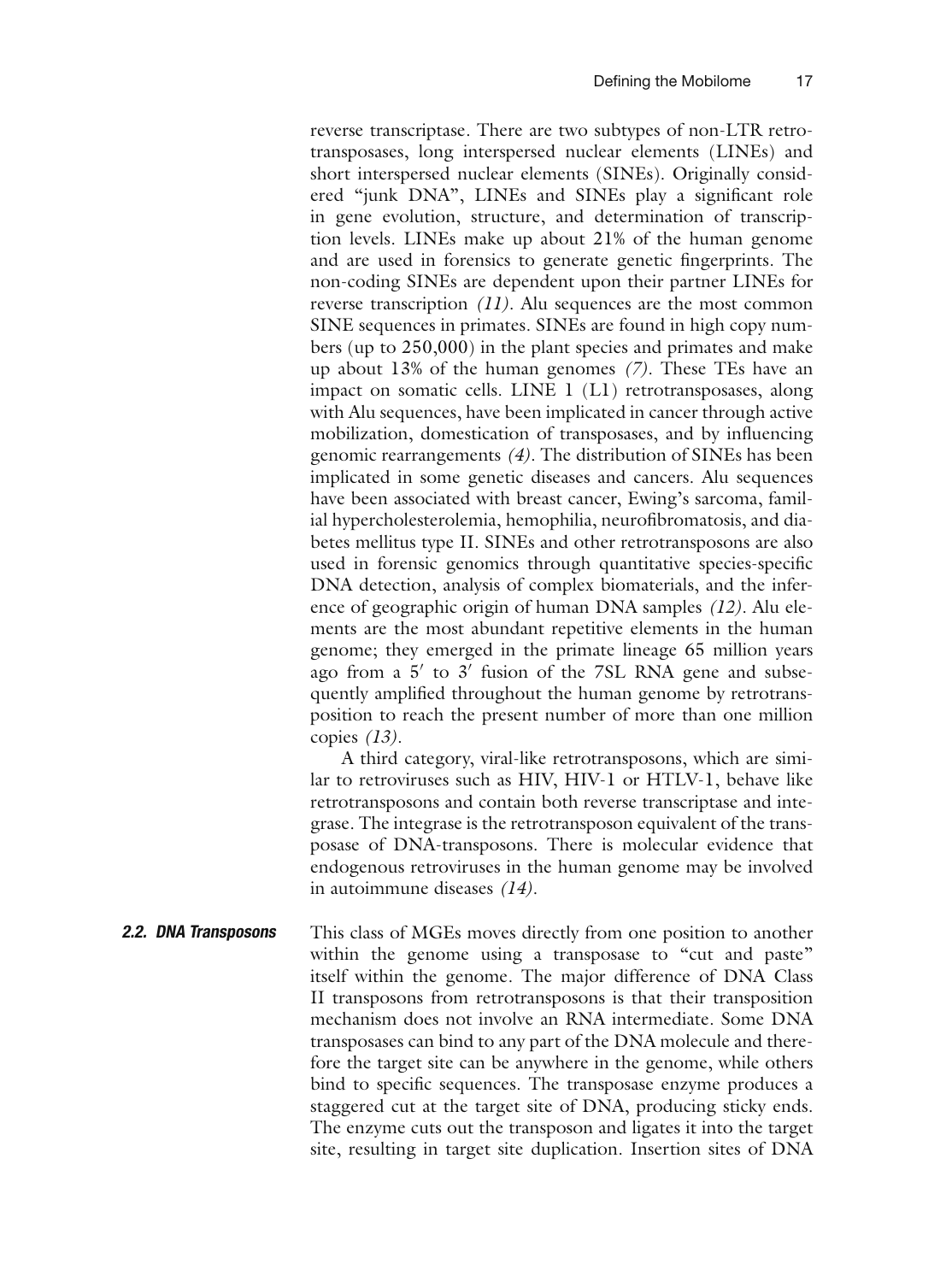transposons may be identified by short direct repeats followed by inverted repeats (which are important for the transposon excision by transposase). Not all DNA transposons transpose through a cut and paste mechanism. In some cases, a replicative transposition has been described in which the transposon replicates itself to a new target site.

To date there have been no published accounts of naturally occurring active DNA transposases in mammalian genomes. However, there are many copies of inactive fossil DNA transposons present *(7)*, and there are genes that were domesticated from these elements in their host genomes *(15)*. An example is the recombination-activating gene RAG1 and RAG2 proteins. These are important for generating somatic diversity in the immune system because they play an indispensable role in recombination during lymphocyte development. The *Rag* gene is hypothesized to have its origin from the transposase encoded by an ancient transposon superfamily named Transib *(16, 17)*.

Analysis of the *Caenorhabditis elegans* genome indicates that approximately 12% of the *C. elegans* genome is derived from TEs. However, most of these sequences are fossil remnants that are no longer mobile but can be used by molecular archeologists to trace the interactions between parasitic "selfish DNA" *(18)* and a host genome. The investigation into transposition regulation in *C. elegans* has uncovered an unforeseen link between transposition and genome surveillance, genetic responses in the host genome involving chromatin modifications, and RNA interferences that have evolved to moderate or modify the effect of TEs *(19)*.

Tc1 and Tc3 are part of a superfamily of TEs, which is named after its two best-studied members: Tc1 and the related transposon *mariner*, which was identified in 1986 in *Drosophila mauritiana (20)*. Tc1/*mariner* elements are probably the most widespread DNA transposons in nature and can be found in fungi, plants, ciliates, and animals including ecdysozoans and vertebrates *(21)*. Molecular reconstruction of Sleeping Beauty, an ancient transposon in fish, represents a cornerstone in applying transposition-mediated gene delivery in vertebrate species, including humans *(22)*.

**2.3. Insertion Sequences** An insertion sequence (IS, insertion sequence element, IS element) is a simple TE consisting of a short DNA sequence generally around 700–2500 bp in length. They do not carry any accessory genes and only code for proteins that are part of the transposition activity. This usually includes a transposase, which catalyses the enzymatic reaction, and a regulatory protein, which can stimulate or inhibit the activity. Inverted repeats typically flank the coding regions. ISs can be autonomous but may also be part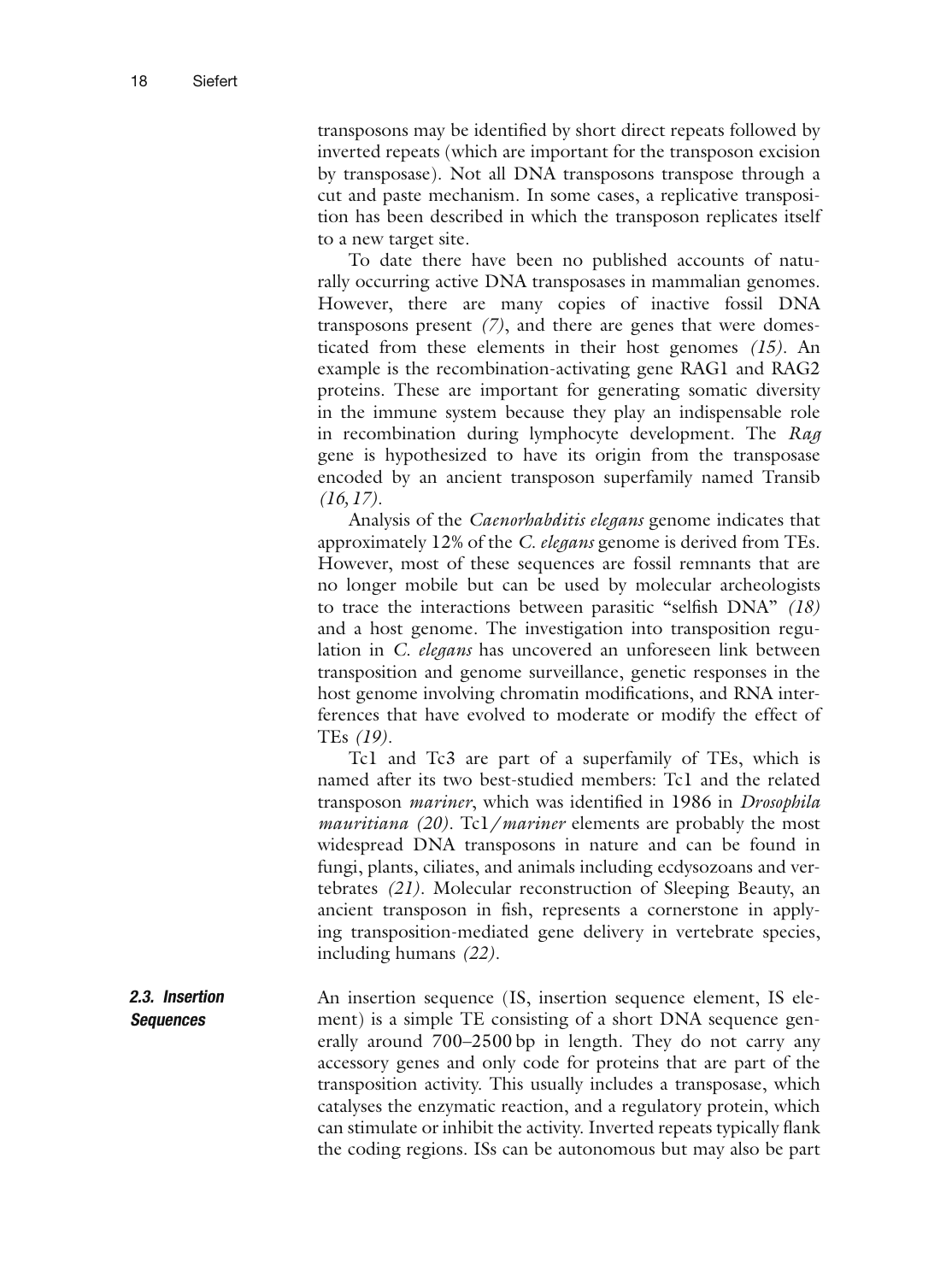of composite transposons. In a composite transposon (also known as a "complex transposon"), two ISs flank one or more accessory genes, such as an antibiotic-resistance gene (e.g., Tn10, Tn*5*). ISs are proficient in moving neighboring genes.

Over 2500 different ISs have been identified to date. They are integral components of the mobile, dramatically affecting bacterial genomes as they reshuffle and shape them. Massive expansion of ISs is indicated in the emergence of some pathogenic bacterial species. They also play a role in assembling genes into complex plasmid structures *(23, 24)*. Today, a minimal and incomplete repertoire deposited in the ISfinder database (http:// www-is.biotoul.fr) includes 2200 different ISs in over 295 eubacterial and archaeal species *(25)*. Using shared features, ISs are classified into about 20 families. An IS family is defined as a group of ISs with related transposases, strong conservation of the catalytic site, and conservation of organization. ISs are found in most but not all eubacterial and archaeal genomes *(25)*.

Analysis of a diverse set of 18 bacterial genomes revealed that the intra-genomic sequence diversity of a given IS is very low, suggesting that most ISs in an individual genome are evolutionarily young and might have been recently acquired. This observation can be explained by a period of IS expansion followed by a series of IS "extinctions" in bacterial lineages. Wagner *(26)* explains this scenario through the transitory selective advantage of IS elements to their host through lateral gene transfers and genomic rearrangements, which might prove to be detrimental to their host in the long term. However, the loss can be explained if the element is selectively neutral or nearly so. Although ISs are usually discussed in terms of prokaryotic genomes, certain eukaryotic DNA sequences belonging to the family of Tc1/*mariner* TEs may be considered to be ISs.

## **3. Plasmids**

American molecular biologist Joshua Lederberg first coined the term plasmid in 1952 *(27)*. They are extra-chromosomal DNA molecules capable of autonomous replication separate from chromosomal DNA. They are typically circular and double-stranded and occur naturally in bacteria. As naturally occurring elements, they are usually not essential elements of the cell. Sometimes they are found in eukaryotic organisms (e.g., the *2-micrometre-ring* in *Saccharomyces cerevisiae*) *(28)*. Plasmid size varies from 1 to over 400 kbp. They may exist as a single copy in a cell or hundreds or thousands of copies of the same plasmid in a single cell.

Plasmids can be categorized in a variety of ways, including by function. These include five main functional classes: fertility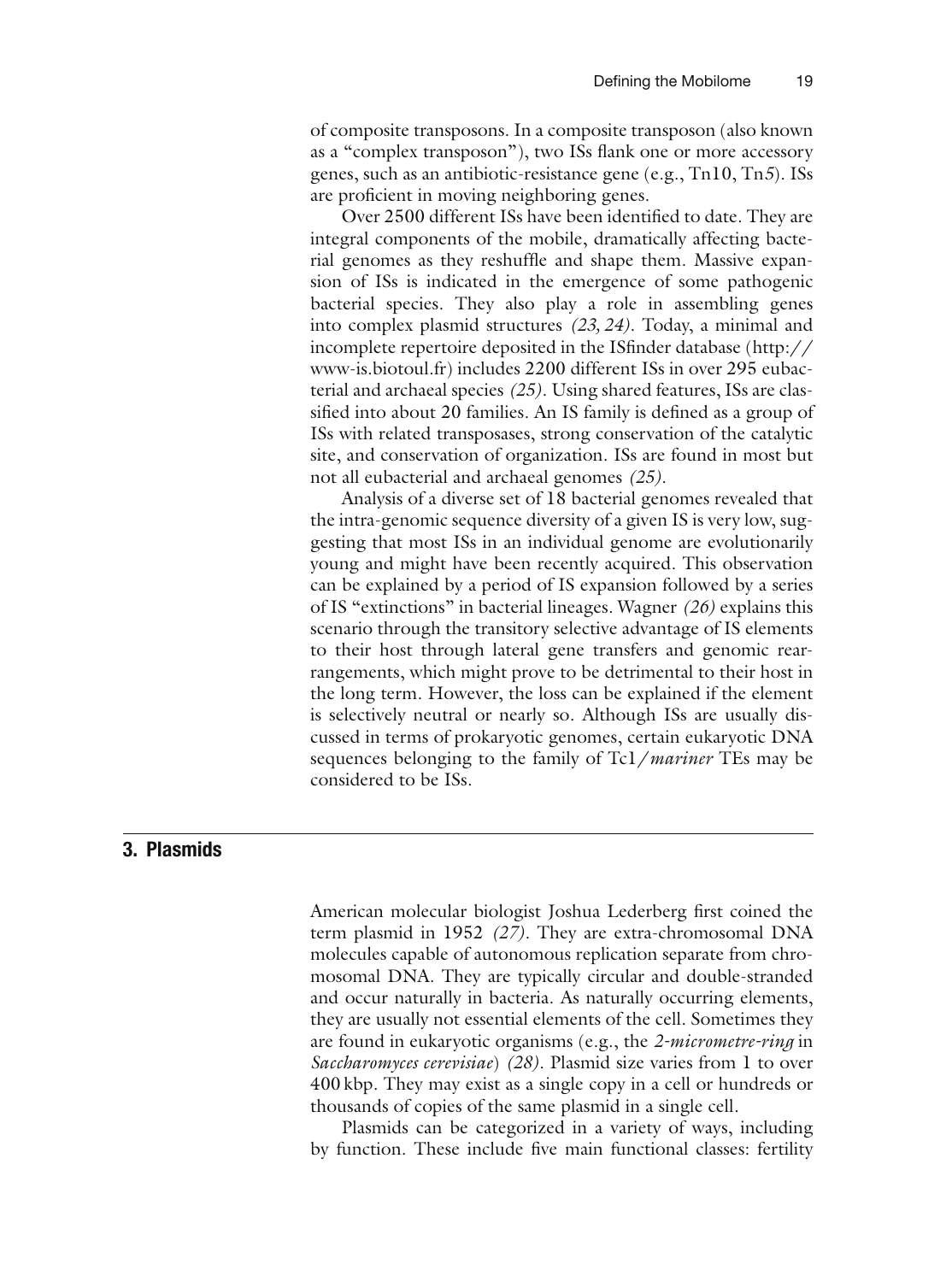(F) plasmids, resistance (R) plasmids, Col-plasmids which contain genes that code for genes that kill other bacteria, degradative plasmids which are capable of the digestion of unusual substances, and virulence plasmids which can turn bacteria into pathogens. Interestingly, plasmids can belong to more than one functional group. Plasmids are also defined as high (over 100 molecules per cell) and low copy plasmids (1–25). Plasmids can be assigned into *compatibility groups*. It is possible for plasmids of different types to coexist in a single cell, but related plasmids are often incompatible, with only one of the relative surviving in the cell line. A good example of plasmid diversity is demonstrated in *Escherichia coli*, which hosts seven different plasmids. Plasmids are active participants in horizontal gene transfer (HGT) through the transfer of genetic material during conjugation *(29)*.

**3.1. Conjugative Plasmids** Conjugation is bacterial sex, if you define sex as cell-to-cell contact with the exchange of material. Contrary to real sex in eukaryotes, there is no fusion of gametes, creation of zygotes, or equal exchange of genetic material (the result of sexual activity in eukaryote). In bacterial sex, the donor (a bacterium with the conjugative plasmid) using a pilus initiates contact and the bacterial recipient, while in contact, receives the plasmid in the exchange. This is accomplished through the action of a suite of genes, many of which are contained on the *tra* locus of the plasmid. Sometimes the plasmids become integrated into the host genome, and when these plasmids undergo conjugation, all or part of the host genome may be transferred.

There is an interesting case of a conjugative plasmid active across domains. Plasmids in *Agrobacterium* and *Rhizobium* contain elements that transfer to plant cells *(30)*. Once the genes are transferred to the plant cell, the plant cell protein machinery is hijacked to produce opines, which are used by the bacteria for energy and cell-building sources. This inter-kingdom transfer from bacterial plasmids produces galls or root nodules in the infected plants.

**3.2. Non-conjugative Plasmids** Non-conjugative plasmids are incapable of initiating conjugation; they are transferred when they associate with conjugative plasmids. Researchers continue to discover their mobilization potential despite this dependence. For instance, non-conjugative plasmids have been implicated in events as varied as the ripening process of goat's milk cheese *(31)* to the isolation of non-conjugative plasmids from antibiotic-resistant *Staphylococcus* strains *(32)*.

**3.3. IS Elements in Plasmids** Siguier and co-workers *(23)* did an initial survey for IS elements in plasmids and found the incidence of IS sequences is about zero for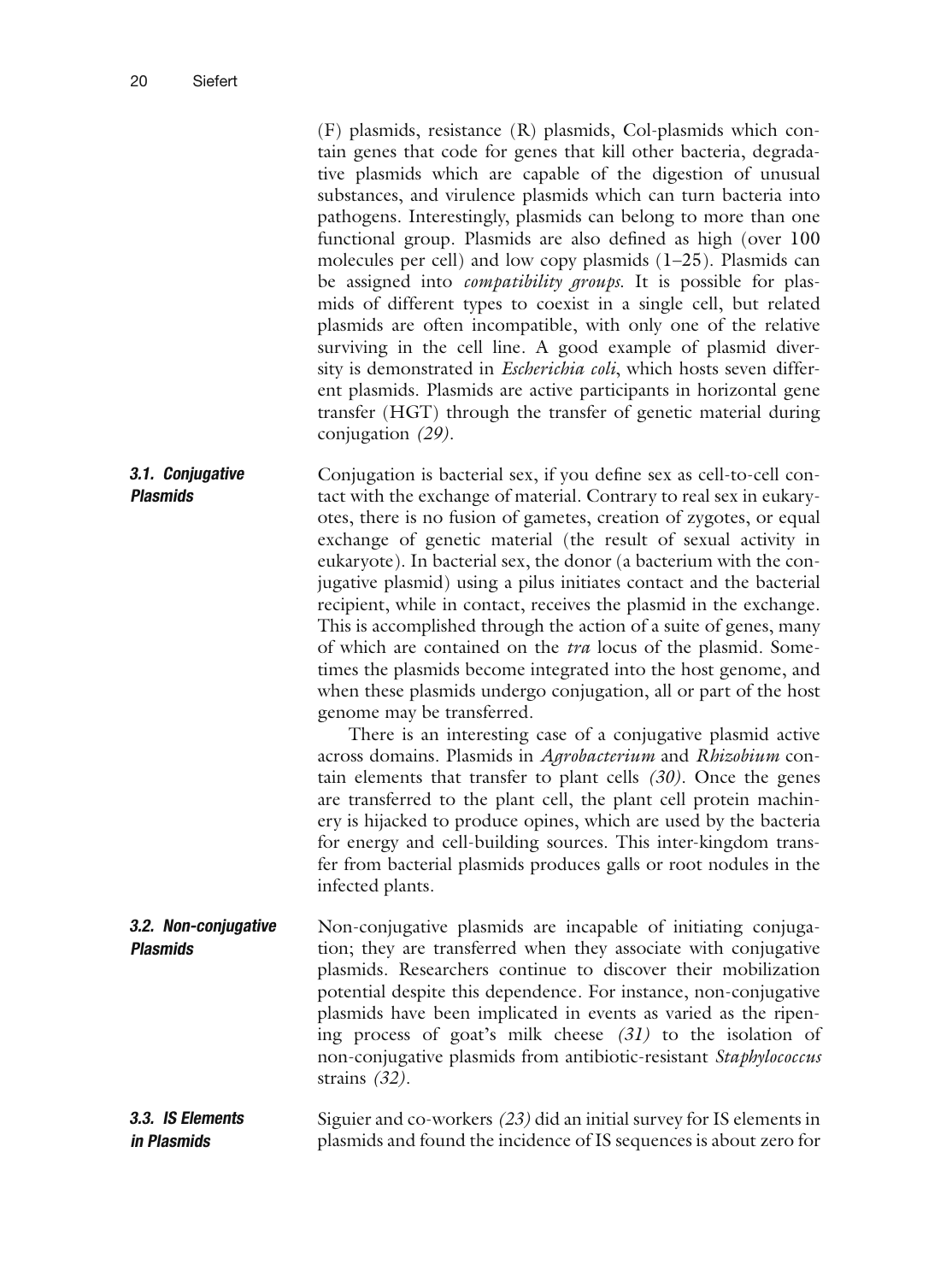plasmids smaller than ∼20 kb. Once the IS sequence size is greater than 20 kb, there is an abrupt increase in their abundance, averaging between 5% and 15%, and reaching 20% to >40% in some cases. Siguier and co-workers hypothesize that plasmids capable of self-transfer between various species and genera are larger because they carry transfer functions and are capable of acquiring transposons, ISs, and accessory genes during passage between different host genomes. Siguier and co-workers cite evidence that certain TEs specifically target transmissible plasmids.

#### **4. Bacteriophages**

**Bacteriophages** (or more commonly, phages) are viruses that infect bacteria. They are typically composed of an outer protein shell surrounding the genetic material. Phages can range in size from 5 to 500 kb, can be either circular or linear in architecture, and be present as single-stranded RNA, double-stranded RNA, single-stranded DNA, or double-stranded DNA. They are estimated to be the most diverse and widely distributed entities in the biosphere, found anywhere where there are bacterial hosts. Despite their small size (between 20 and 200 nm), they are extremely effective predators and control the world's bacterial population *(33)*. Phages are major contributors to the process of HGT due to their environmental ubiquity, their large numbers, and functional affects on the hosts they infect *(34)*. In order to understand their role in HGT, we need to appreciate in basic terms, the "phage life cycle."

**4.1. The Phage Life Cycle The lytic cycle** in phage depends upon chance encounters with the proper bacterial host receptors and, once the phage finds its match and attaches, with syringe-like action, injects its DNA into the host. Replication of phage genes begins almost immediately (at the expense of the host protein needs) and virion particle assembly begins. In about 15 min, separately constructed phage heads and tails will spontaneously assemble, packaged tightly with genetic material. In as little as 20 min after infection, phages can lyse their host, releasing 300 plus virus particles that can in turn infect other hosts.

With **lysogenic phage (also called temperate phage)** the infection will not initially cause lysis of the cell, but instead upon infection the phage genome integrates with the host genome (referred to as an endogenous phage or prophage). This arrangement continues until the host finds itself in deteriorating conditions. Once this happens, the dormant prophage will be excised from the host genome and the cycle resulting in lysis of the cell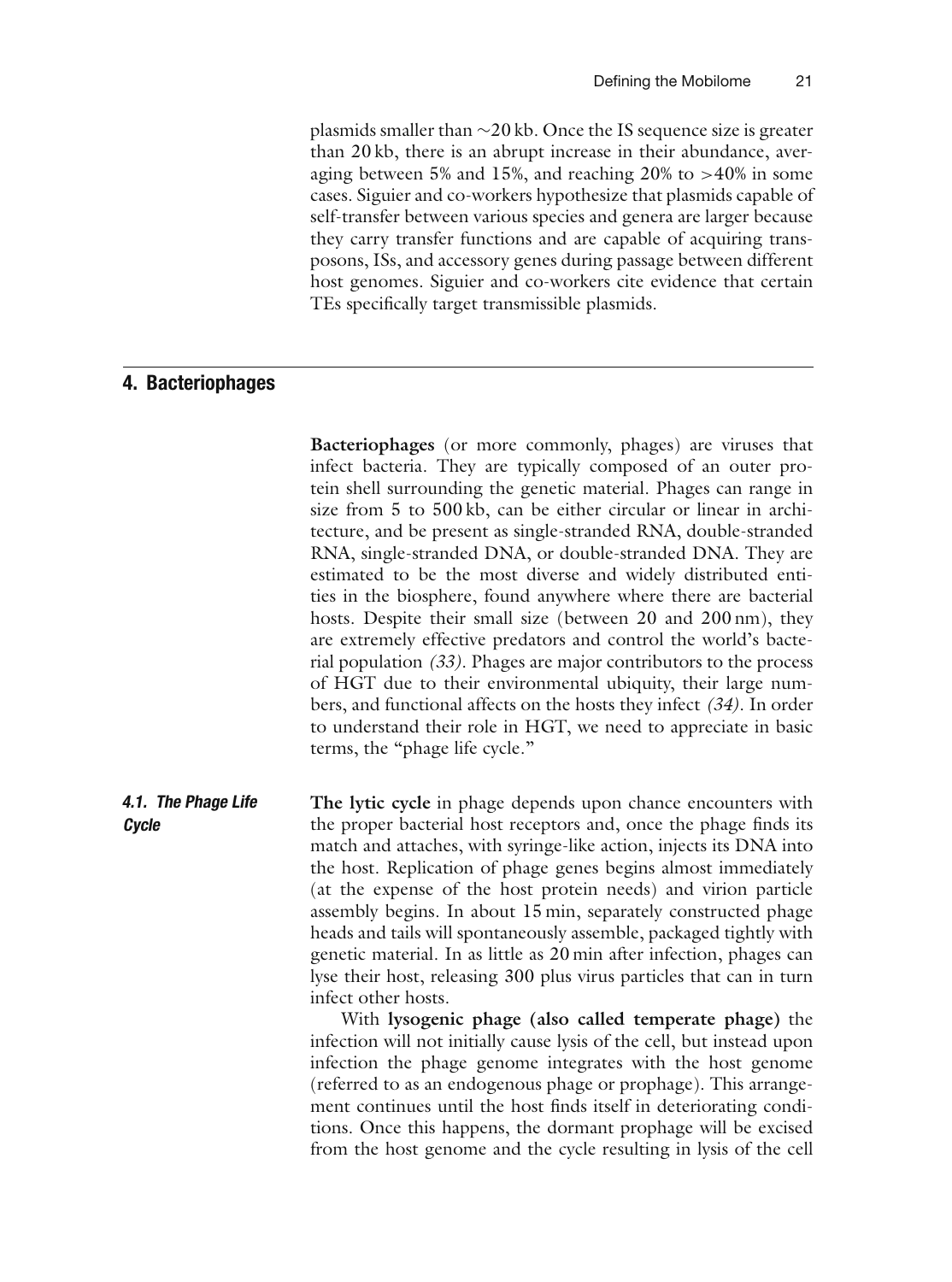begins. During this process, various pieces of host DNA can be introduced into the viral genome, and as the lysis continues, host DNA is packaged into the soon-to-be-dispersed phages. Interestingly, the lysogenic cycle allows the host cell to continue to survive and reproduce while the virus remains resident in the host's genome and is reproduced in all of the cell's offspring. Furthermore, in a process known as lysogenic conversion, prophages can provide benefits to its host while they are dormant by adding new functions to the bacterial genome. The harmless strain of *Vibrio cholerae* turns into the highly virulent one that causes cholera by this process *(35)*.

**4.2. Filamentous Phages** Filamentous phages (F-phages) are examples of how evolution produces entities that do not fit into neatly defined categories. They co-opt their host's machinery typical of phage, but never integrate nor do they ever lyse their host cell. When in their infective state, F-phages are shaped like rods, contain a single-stranded DNA genome (the wild type with ∼6400 bp), and will naturally infect Gram-negative bacteria. Arguably, the most famous filamentous phage is M13. Once M13 finds an *E. coli* host that contains an F plasmid (which provided the host with a pilus that it MUST have for infection), the phage can gain entry into its host. Once there, a life cycle begins that includes a double-stranded DNA intermediate as the replicative form, which is converted to a single-stranded DNA intermediate prior to encapsidation. This is certainly a key reason why M13 is a major component of the molecular biologists' toolbox. Recombinant technologies take advantage of the fact that it never lyses its host but continually pumps phage particles into the media, yet remain discreet entities within the host (they rarely ever become lysogenic). Currently, M13 is being investigated for uses as nanostructures and nanotechnology, and in 2006 MIT researchers using a modified M13 produced a protein that would complex with cobalt ion, producing a cobalt oxide material with energy storage capacity higher than current lithium-ion batteries *(36)*. **4.3. Gene Transfer Agents** A virus-like agent (colloquially called "gene transfer agents") has been described in *Rhodobacter capsulatus*, which at first glance might seem to be a defective prophage *(37)*. Currently, they are

found only in prokaryotes and these gene transfer agents seem to function through genomic DNA transfer between cells with no negative effects associated with the transfer to the recipient. They are widespread in alpha proteobacteria species; and Lang and Beatty *(37)* suggest that because of their regulatory mechanisms (they are expressed through histidyl-aspartyl signaling and quorum sensing genes), they should be viewed as other genuine cellular structures analogous to flagella or pili.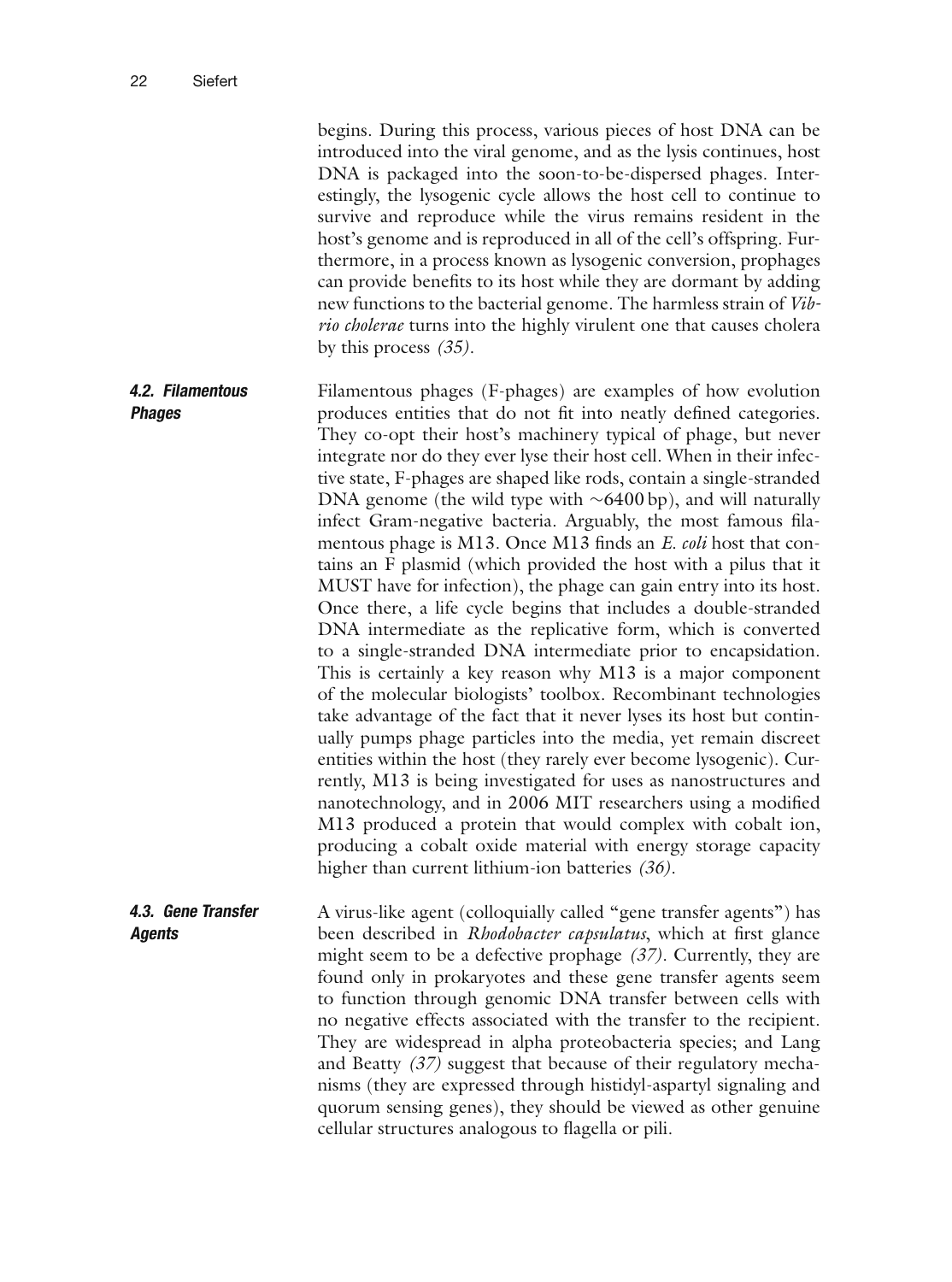## **5. Self-Splicing Molecular Parasites**

**5.1. Group II Introns**

Group II Introns are a class of introns found in the rRNA, tRNA, and mRNA of organelles of fungi, plants, and protists and in the mRNA of bacteria. Because of their wide distribution, their possible role in the evolution of nuclear spliceosomal introns and nuclear non-LTR-retrotransposons *(38)*, and their ability to "retrohome" and also "retrotranspose" at low frequencies into ectopic sites that resemble the normal homing site, they are a fundamental component of the mobilome. They are ribozymes that are retroelements consisting of a highly structured RNA (typically exhibiting six stem-loops known as domains) and a multifunctional intron-encoded protein (IEP). The RNA carries out the splicing and reverse splicing (integration) activities, while the IEP facilitates these reactions by stabilizing the catalytic structure of the ribozyme *(38)*. The mobility of Group II introns occurs through a target DNA-primed reverse transcriptase. The excised intron RNA reverse splices directly into a DNA target site and is then reverse transcribed by the IEP. With minimal host damage, Group II introns "retrohome" at almost 100% into specific DNA target sites, usually at unoccupied site in an intronless allele. These elements comprise more than 45% of the human genome *(38)* and sometimes they can be found internal to IS sequences.

A brief description of group II intron phylogeny and evolution can provide some insight into their current and past roles in the mobilome. There are more than 200 ORF-containing group II introns sequenced and described, and almost all encode reverse transcriptase-related proteins. Based on phylogenetic analysis, the IEPs can be divided into eight major lineages denoted mitochondrial, chloroplast-like 1 and 2, and bacterial A–E *(31, 32)* (**Fig. [2.1](#page-11-0)**).

Each lineage of IEP is associated with a distinct RNA structural subclass, implying that the IEP was likely associated with the intron RNA prior to the divergence of different group II intron lineages. Because there is no obvious exchange of IEP, it appears that these lineages have experienced little or no HGT *(39)*. The "mitochondrial" and "chloroplast" lineages include a number of bacterial group II introns (e.g., the *Lactobacillus lactis* Ll.LtrB intron belongs to the "mitochondrial" lineage), and this can be explained as a reflection that the organellar group II introns have evolved from specific bacterial lineages *(40)*. While the IEPs have experienced very little HGT, the heterogeneous phylogenetic distribution of group II intron subclasses suggests that HGT of the introns themselves is relatively common, and cross-species transfer by conjugation has been demonstrated *(38)*.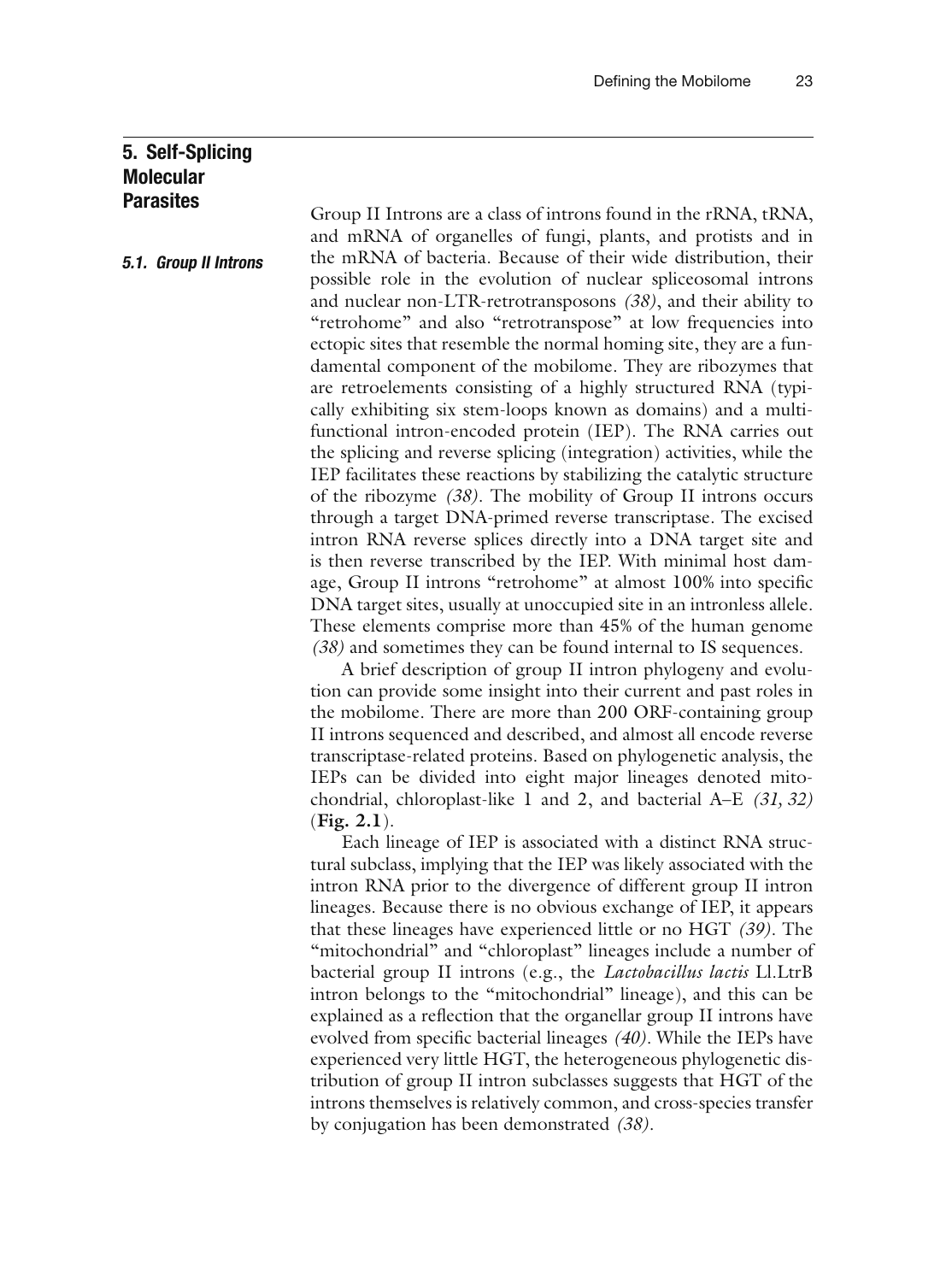

<span id="page-11-0"></span>Fig. 2.1. Phylogeny of group II intron ORFs and correspondence with RNA structural classes. Phylogenetic relationships of group II intron ORFs are summarized based on neighbor-joining analyses. Group II intron ORFs are divided into eight clades, named mitochondrial, chloroplast-like 1 and 2, and bacterial A–E. Each ORF clade is associated with a distinct RNA structural class (IIA1, IIB1, IIB2, IIC, two other distinct IIB-like, and two distinct IIA/B hybrid classes) (from (38), http://www.fp.ucalgary.ca/group2introns/).

Evidence for the conversion of Group II introns into spliceosomal introns is provided by degeneration of internal RNA structure, dependence on a common splicing apparatus, and the use of *trans*-acting RNAs. Because translation and transcription are separated in eukaryotes by the nuclear membrane, a Group II intron cannot bind the IEP immediately after the RNA is transcribed. This separation would favor substituting host protein in *trans*, which in turn favors the evolution of a common slicing apparatus. Mobility in early "spliceosomal" introns would be retained due to interaction with the RTs in *trans*. However, this would create a disadvantage as the number of introns grew, because the mobility would be increasingly detrimental to the host. If evolution then favored the replacement of the RT with other cellular splicing factors, then any Group II introns that had not inserted within genes would be under no selective pressure to retain splicing, enabling them to evolve into non-LTR-retrotransposons *(38)*.

**5.2. Group I Introns, Inteins, and Homing Endonucleases** Three other classes of molecular parasites are worth mentioning. We will briefly describe Group I introns, inteins, and homing endonucleases. Group I introns are found in both eukaryotic and bacteriophage systems *(41)* and are considered part of the mobilome because they can transfer their intron to intronless alleles of the same gene. These introns catalyze their own splicing through a series of reactions initiated by a guanosine and ending in a linear segment of RNA. They can vary in size from 200 to 3000 nucleotides. Group I introns can have fairly sophisticated secondary and tertiary structure that is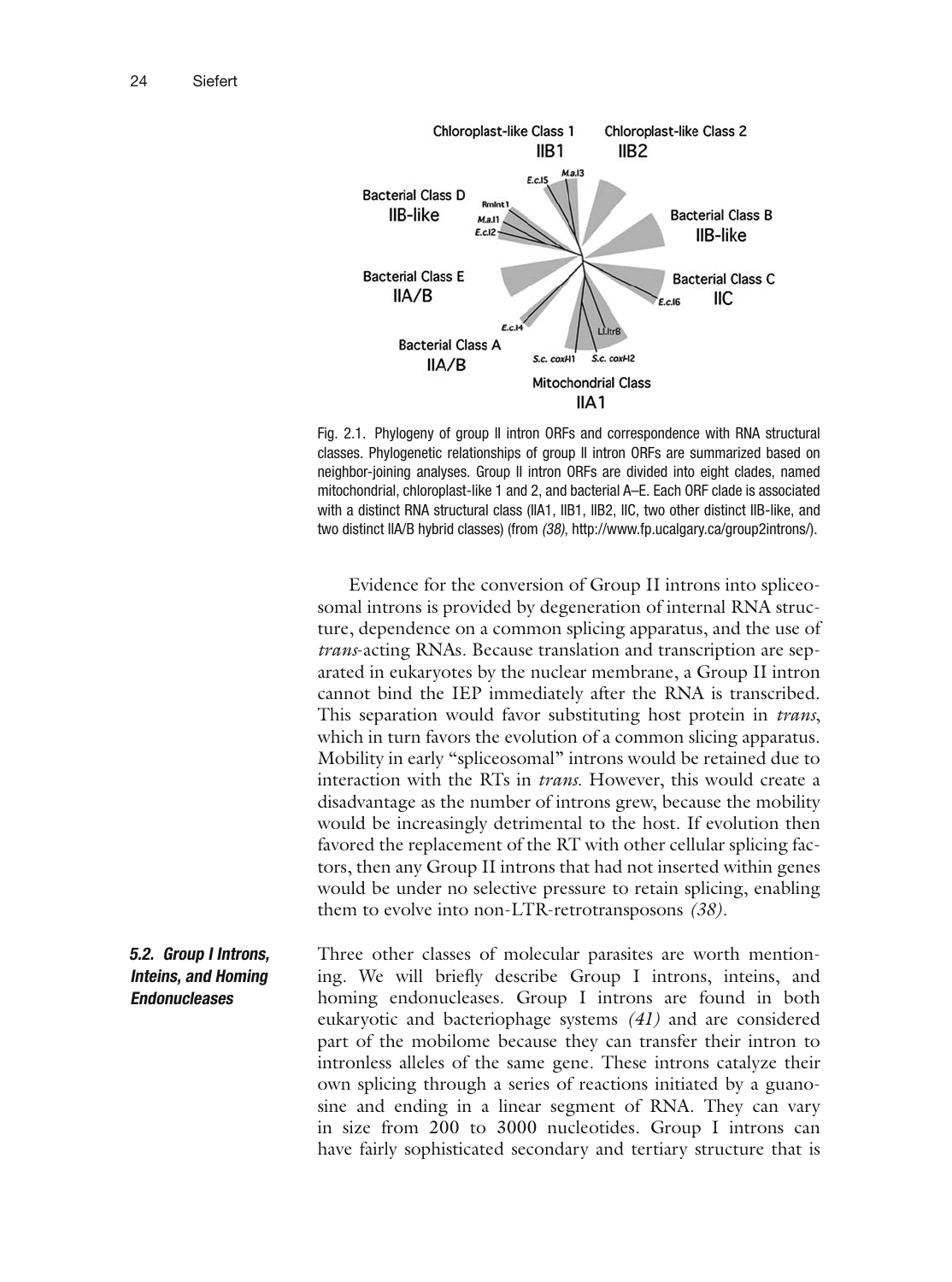conserved in structure but not necessarily in sequence homology. They are workhorses in the field of ribozyme in vitro evolution studies *(42)*.

Inteins are segments of a protein that are able to excise and rejoin through a peptide bond. They usually contain an endonuclease domain that plays a role in their propagation. Inteins have been found in all three super domains of life and a nice review of the role evolution has played in the spread and maintenance of these parasites is provided by Gogarten and Hilario *(43)*. In brief, the intein can maintain a functional endonuclease over the long term despite original models which would indicate that once inteins were fixed in a population, the homing endonuclease would be lost through random processes. Certainly, inteins provide a robust platform for the consideration of how parasitic genes move and become fixed in a population.

Homing endonucleases *(44)* deserve a few sentences of mention because they are such unique entities. Basically, these are rare-cutting enzymes that are encoded by the inteins and introns. There are four families, characterized by sequence motifs LAGLI-DADG, GIY-YIG, H-N-H and His-Cys. They recognize stretches of DNA that are usually 12–40 bases long. They are considered highly invasive because they take refuge in the molecular parasites mentioned above and are therefore important elements of the mobilome community.

### **6. Conclusions/ Outlook**

Our ability to sequence whole genomes in a matter of weeks provides us with opportunities to formulate and plan for strategies to quantify the mobilome in those genomes. It is an exciting prospect, especially given that microbial ecology and technology have allowed researchers to move the sequencing targets out of the laboratory and into the field. With the recognition that different bacterial lineages seemed to have different propensities for HGT *(45)*, researchers are eager to define the rules and constraints that could predict or define the transfer and the agents that accomplish them. Strides have been made. For instance, the classification and quantification of incompatibility groups of plasmids in certain lineages seems to be reaching a quantifiable threshold (e.g., 26 in the enterobacteriaceae, 14 in the pseudomonads, and 18 in the Gram-positive staphylococci) *(46)*. The burgeoning field is not without issues and they are significant ones. Current analysis schemes are hampered by the lack of large comparable data sets of MGE sequences to make gene predictions possible. The repetitive sequence, so common a feature of many MGEs, is the sequencer's nightmare. The complexity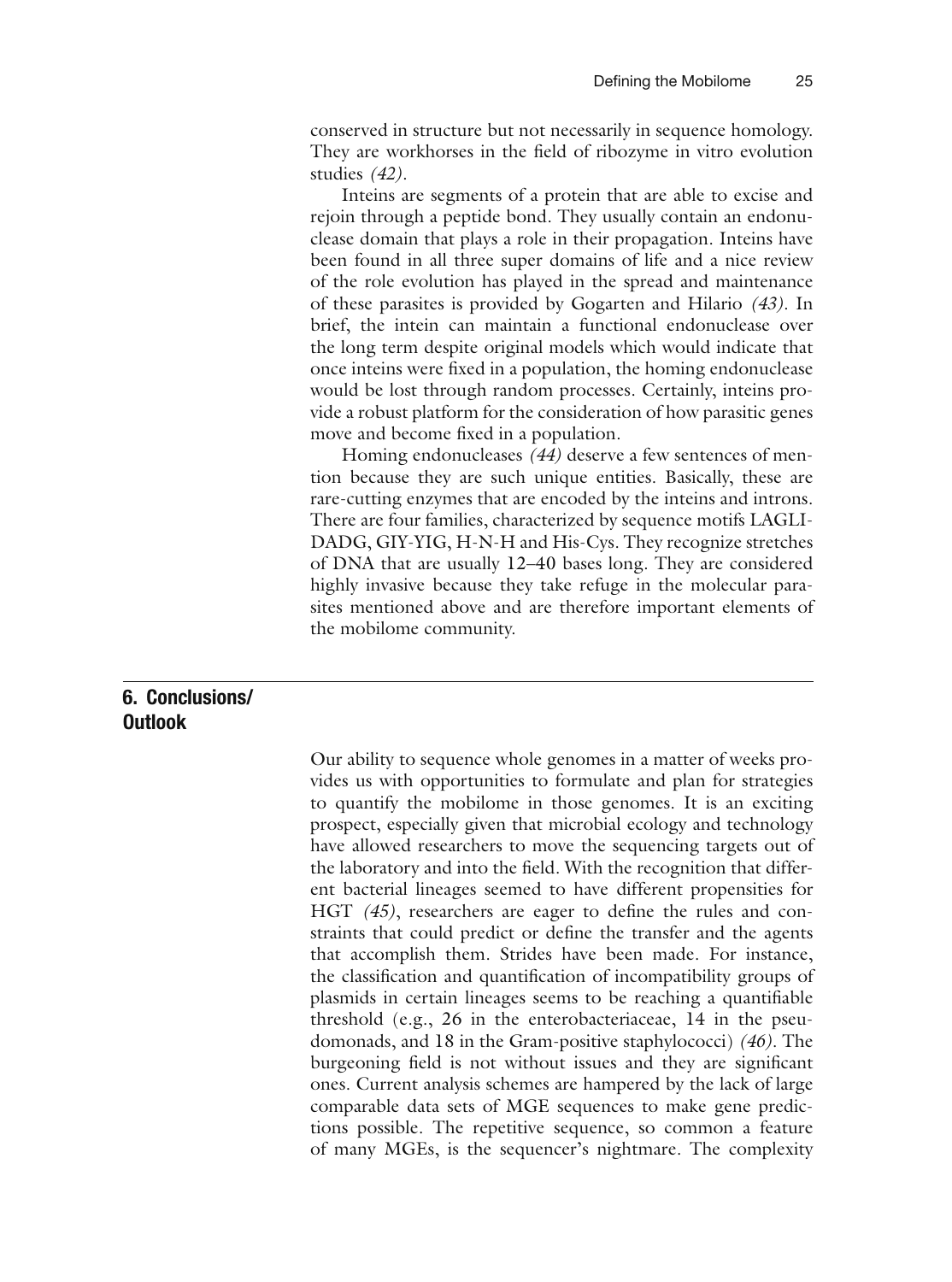and intermixing of MGEs makes identification and categorization in large-scale and automated projects a daunting task. Physical separation of autonomous MGE elements in bacterial species so that sequencing strategies can be performed is quite problematic. Despite these hurdles, the future is bright, because to understand the mobilome means that we will get at the very heart of evolution and the adaptive process of biology. The mobilome is at our fingertips and our appreciation of the mobilome will continue to expand as more sequence data accumulate and clever schemes are devised to analyze it. There is no doubt that mobilome discovery will continue to reveal the exquisite artistry that evolution has produced in the agents of change of biology.

#### **References**

- 1. McClintock, B. (1950) The origin and behavior of mutable loci in maize. *Proc Natl Acad Sci U S A* **36**, 344–355.
- 2. Pace, N. R. (2006) Time for a change. *Nature* **441**, 289.
- 3. Guttman, D. S., Dykhuizen, D. E. (1994) Clonal divergence in *Escherichia coli* as a result of recombination, not mutation. *Science* **266**, 1380–1383.
- 4. Collier, L. S., Largaespada, D. A. (2007) Transposable elements and the dynamic somatic genome. *Genome Biol* **8 Suppl 1**, S5.
- 5. SanMiguel, P., Gaut, B. S., Tikhonov, A., Nakajima,Y., Bennetzen, J. L. (1998) The paleontology of intergene retrotransposons of maize. *Nat Genet*, **20**, 43–45.
- 6. Li, W., Zhang, P., Fellers, J. P., Friebe, B., Gill, B. S. (2004) Sequence composition, organization, and evolution of the core Triticeae genome. *Plant J*, **40**, 500–511.
- 7. Lander, E. S., Linton, L. M., Birren, B., Nusbaum, C., Zody, M. C., Baldwin, J., Devon, K., Dewar, K., Doyle, M., FitzHugh, W. et al. (2001) Initial sequencing and analysis of the human genome. *Nature* **409**, 860–921.
- 8. King, R. D., Whelan, K. E., Jones, F. M., Reiser, P. G., Bryant, C. H., Muggleton, S. H., Kell, D. B., Oliver, S. G. (2004) Functional genomic hypothesis generation and experimentation by a robot scientist. *Nature* **427**, 247–252.
- 9. Copeland, C. S., Mann, V. H., Morales, M. E., Kalinna, B. H., Brindley, P. J. (2005) The Sinbad retrotransposon from the genome of the human blood fluke, Schistosoma mansoni, and the distribution of related Pao-like elements. *BMC Evol Biol* **5**, 20.
- 10. Wicker, T., Sabot, F., Hua-Van, A., Bennetzen, J. L., Capy, P., Chalhoub, B., Flavell, A., Leroy, P., Morgante, M., Panaud, O. et al. (2007) A unified classification system for eukaryotic transposable elements. *Nat Rev Genet* **8**, 973–982.
- 11. Weiner, A. M. (2002) SINEs and LINEs: the art of biting the hand that feeds you. *Curr Opin Cell Biol* **14**, 343–350.
- 12. Ray, D. A., Walker, J. A., Batzer, M. A. (2007) Mobile element-based forensic genomics. *Mutat Res* **616**, 24–33.
- 13. Hasler, J., Strub, K. (2006) Alu elements as regulators of gene expression. *Nucleic Acids Res* **34**, 5491–5497.
- 14. Colmegna, I., Garry, R. F. (2006) Role of endogenous retroviruses in autoimmune diseases. *Infect Dis Clin North Am* **20**, 913–929.
- 15. Miller, W. J., Hagemann, S., Reiter, E., Pinsker, W. (1992) P-element homologous sequences are tandemly repeated in the genome of *Drosophila guanche. Proc Natl Acad Sci U S A* **89**, 4018–4022.
- 16. van Gent, D. C., Mizuuchi, K., Gellert, M. (1996) Similarities between initiation of V(D)J recombination and retroviral integration. *Science* **271**, 1592–1594.
- 17. Kapitonov, V. V., Jurka, J. (2005) RAG1 core and V(D)J recombination signal sequences were derived from Transib transposons. *PLoS Biol* **3**, e181.
- 18. Orgel, L. E., Crick, F. H. (1980) Selfish DNA: the ultimate parasite. *Nature* **284**, 604–607.
- 19. Bessereau, J. L. (2006) Transposons in *C. elegans. WormBook* 1–13.
- 20. Jacobson, J. W., Medhora, M. M., Hartl, D. L. (1986) Molecular structure of a somatically